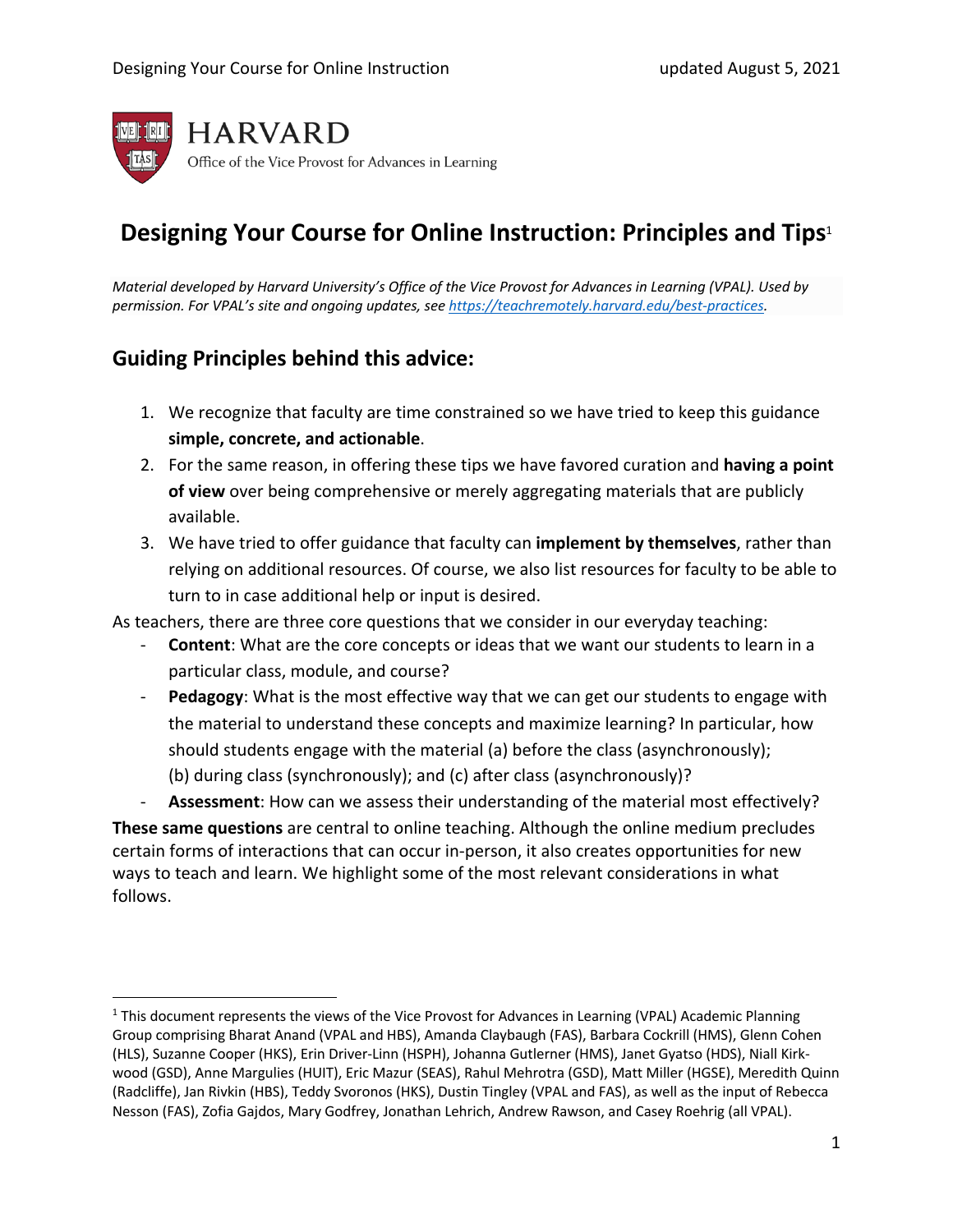## **Tips:**

#### **I. Considerations at the course level**

- **a. Reconsider your course's asynchronous-synchronous mix.**
	- i. In contrast to Spring 2020, you have more time to create asynchronous content for your semester courses and, as a result, more flexibility in choosing **the right mix of synchronous and asynchronous** learning.
	- ii. One of the main reasons why the appropriate mix for your online course may be different from your residential offering is that online is largely a "lean forward" medium. As a result, online teaching ought to take advantage of interactivity with the students. **Long lectures** *do not work* as well in online teaching, either in synchronous sessions or asynchronous materials.
	- iii. This also implies that the change in mix **will depend on the teaching modality** you typically employ for your residential course. For example, if you use case studies as the basis for a discussion in class, you may not need to create new asynchronous materials. However, if you rely primarily on lectures in class, you can convert (and chunk up) a fair amount of this material to asynchronous content, which in turn opens up different opportunities for your live sessions.
- b. Think about ways to **create peer communities** at the level of both an activity and the course.
	- i. Effective learning comes not only from the transfer of knowledge, but also from the **intellectual community** that students are a part of – study groups, project work, office hours, sections, or serendipitous hallway conversations. Relatedly, learning is most effective when students can engage not only with the material, but with each other – which requires trust, familiarity, and the **social community** of peers. So think of your online course not only in terms of how you can deliver content to your students but how you can create an intellectual community. (This is what students often feel is missing the most in online courses relative to the residential experience).
	- ii. For example, review your course activities to see whether there are ways that the **activities can bring students together** in peer groups. Group projects are a simple and effective way to do this, and can be formative (ungraded). Design individual peer learning activities with particular care and thought to issues of inclusion and equity. For example, because leaving peer activities unstructured can have the unintended consequence of some students feeling isolated, try making sure that *all* students are engaged with peers in some activities. You might assign them to work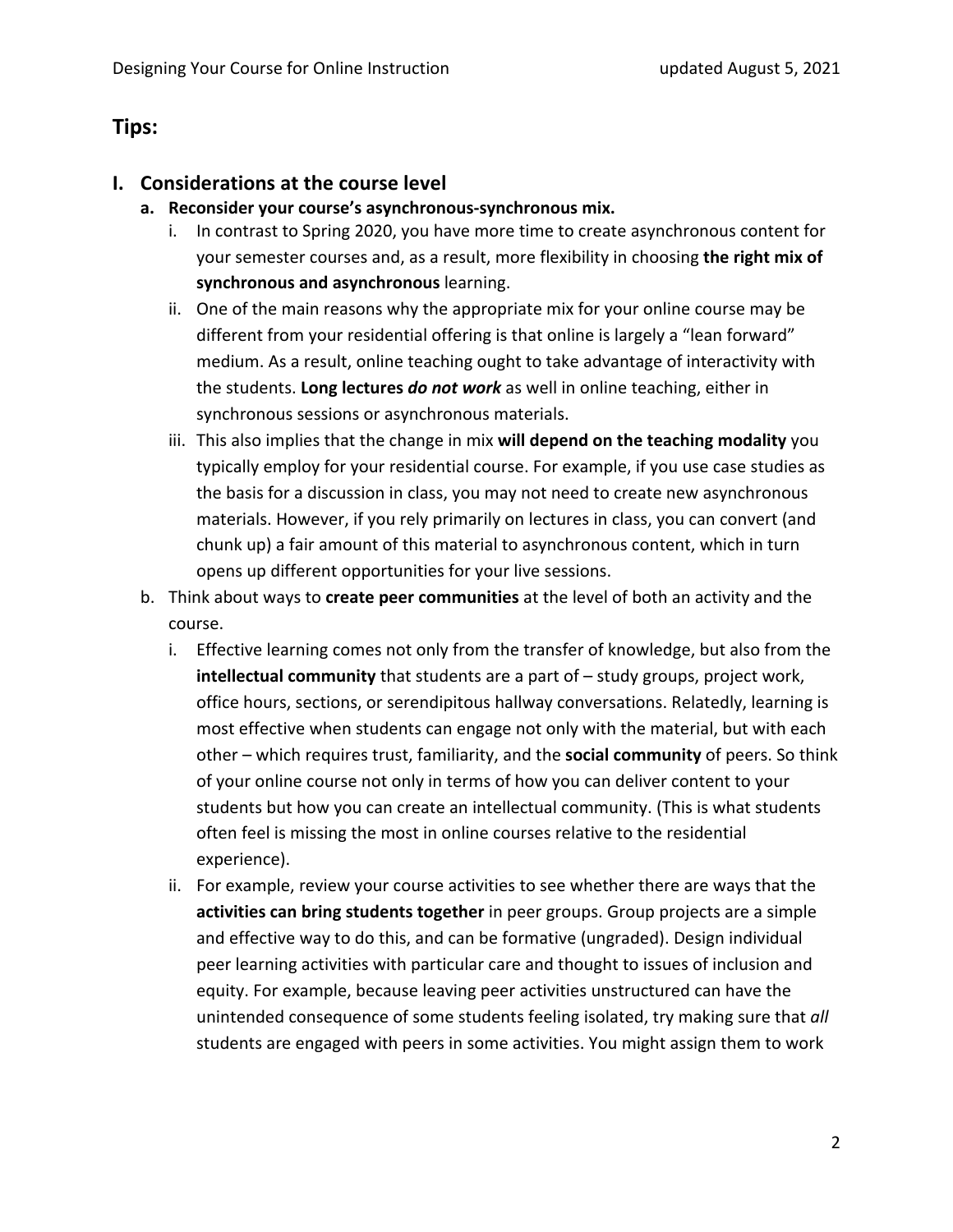in specific groups rather than leave them to self-assort, and might create study groups more intentionally so that certain groups of students aren't left out.<sup>2</sup>

- c. Take advantage of **interactivity and peer learning** the key features of the online medium – by **designing your course "digital-first**."
	- i. The ability to reach large audiences is often touted as the primary advantage of the online medium. In our view, however, the most interesting learning opportunities from online have less to do with the scale (or "hub-to-spokes") benefit and more to do with the opportunities for new forms of **interactive** learning experiences. These can be **student-to-faculty** interactions ("spoke-to-hub") or **peer-to-peer** interactions (student-to-student, or "spoke-to-spoke").3 Conversely, if you are *not* creating interactive or/and peer-to-peer learning experiences (group, team work) you will not be taking advantage of what's powerful about online learning. Think about ways to take advantage of opportunities for active and peer-to-peer learning in both your synchronous and asynchronous teaching.
	- ii. Rather than trying to replicate the residential format, it's useful to **embrace a "digital-first" mindset**. Faculty can get frustrated when they merely try to recreate what they do residentially in the online format.<sup>4</sup> While we miss many aspects of inperson interactions, it's often more useful to recognize how online learning formats can create new or different experiences – enabled, for example (and as many faculty colleagues observed this past spring), by features such as breakout rooms, the chat function, "no back row," collaborative online workspaces, share screen, "raise your hand" responses, and the fact that everyone is only "one click away." Asynchronous learning experiences can be more active too than simply reading a paper or book chapter or watching a video (more on this below).

#### **II. Considerations around asynchronous content creation**

Here are a few suggestions to keep in mind when creating asynchronous materials.

- a. **Asynchronous ≠ Video**.
	- i. Moving lectures online neither implies nor requires creating high-quality videos (of the kind often ascribed to "HarvardX-style courses").
	- ii. Videos by themselves don't make for effective learning experiences. Indeed, they are merely one format amongst many – polls, reflections, text, articles, discussion,

<sup>&</sup>lt;sup>2</sup> For example, in STEM courses women and underrepresented minority students are often passed over in study groups.

<sup>3</sup> In addition, there is valuable additional **flexibility** for students in controlling their schedules and the time they spend on different course elements.<br>4 A related preoccupation is whether online is "better" or "worse" than residential. Even though in various respects

the online medium isn't nearly as good as the residential classroom, in other dimensions it offers new and different features.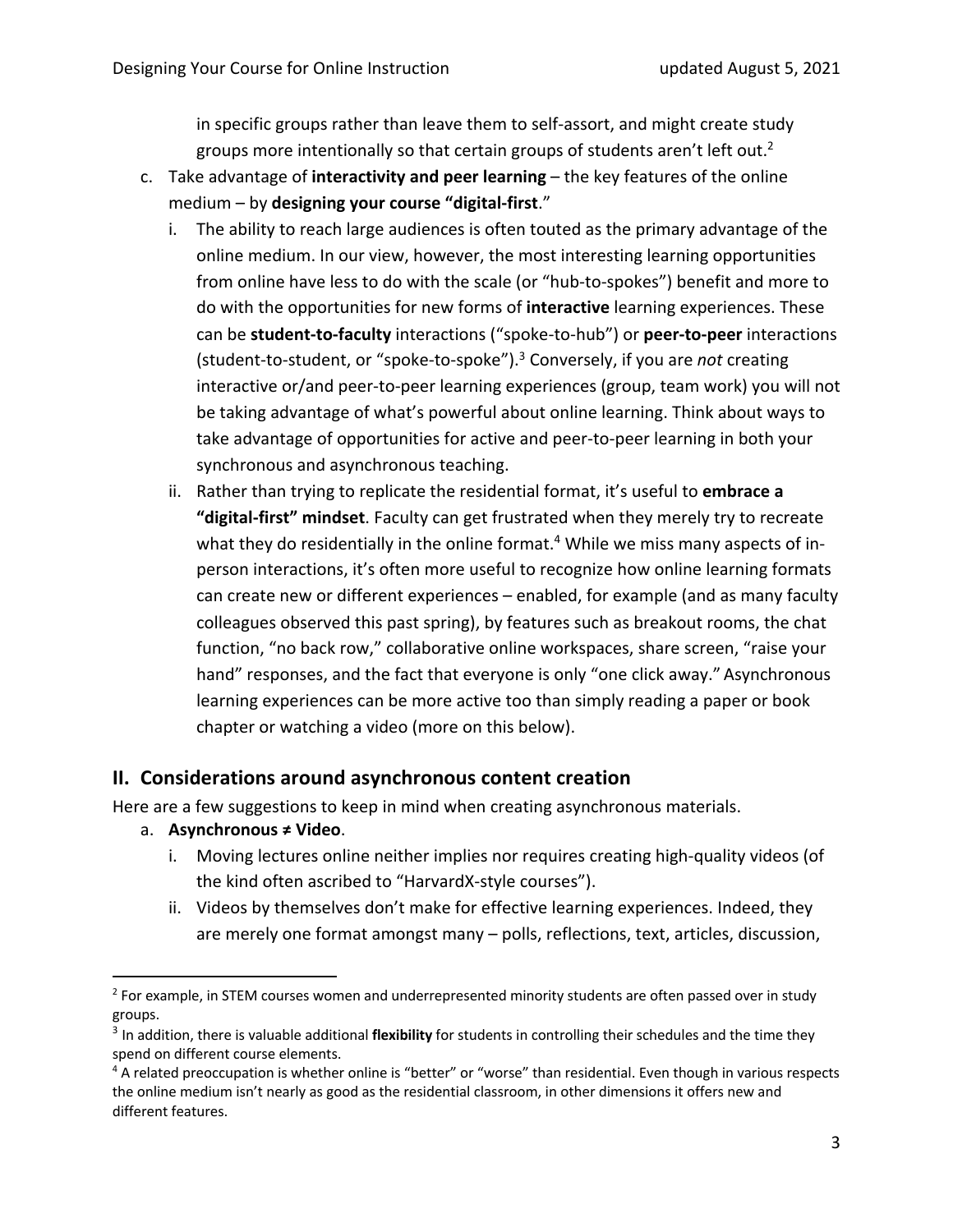simulations, graphics - that you can use to create effective learning experiences. Utilizing a variety of formats can help make your course materials more engaging and help your students stay focused.

- iii. **Asynchronous activities can**, and should, **be interactive** too. More important than the distinction between video and text for content delivery are the opportunities you provide for students to check their understanding, integrate their learning, and reflect.
- b. **Focus on the principles of effective pedagogy** rather than the particular medium (video, simulation, text, etc.) in order to create engaging asynchronous materials.
	- i. Principles of pedagogy effective for online learning are similar to ones that are effective in the residential classroom: **Effective teaching sparks curiosity, allows for discovery, and illustrates generalizability.**
	- ii. Here are three simple questions to keep in mind when creating asynchronous content:
		- 1. How can you **provoke** the students to get them to engage on a particular topic? For example, asking a question that forces them to make a decision or take a stand, introducing a problem that they have to solve, or inviting their views on a contemporary issue that they can relate to.
		- 2. How can you get your students to **discover** the key ideas and concepts themselves through active learning rather than passive listening or "show and tell"?
		- 3. How can you get your students to appreciate the bigger picture of why and how the particular learning concept **generalizes** beyond the particular application? These simple considerations – how to Provoke, Discover, and Generalize – can go a long way towards creating asynchronous materials that are interactive and engaging. The particular ways they find expression for different fields may vary.<sup>5</sup>
	- iii. Keep in mind ways for your students not only to interact with the material, but also to **interact with each other** – for example, through reading and engaging with peers' responses to a poll question, through conversation on Canvas discussion boards, or through a Slack channel.
	- iv. Your asynchronous materials can also **complement** your live sessions in important ways. For example, **pre-class polls** can help you both determine the aggregate sentiment of the students and track the responses of individuals before class, which you can then use to anchor the discussion in the live class or create more intentional calling patterns.

<sup>&</sup>lt;sup>5</sup> For example, in the sciences one might reframe this as "Elicit, Confront, Resolve."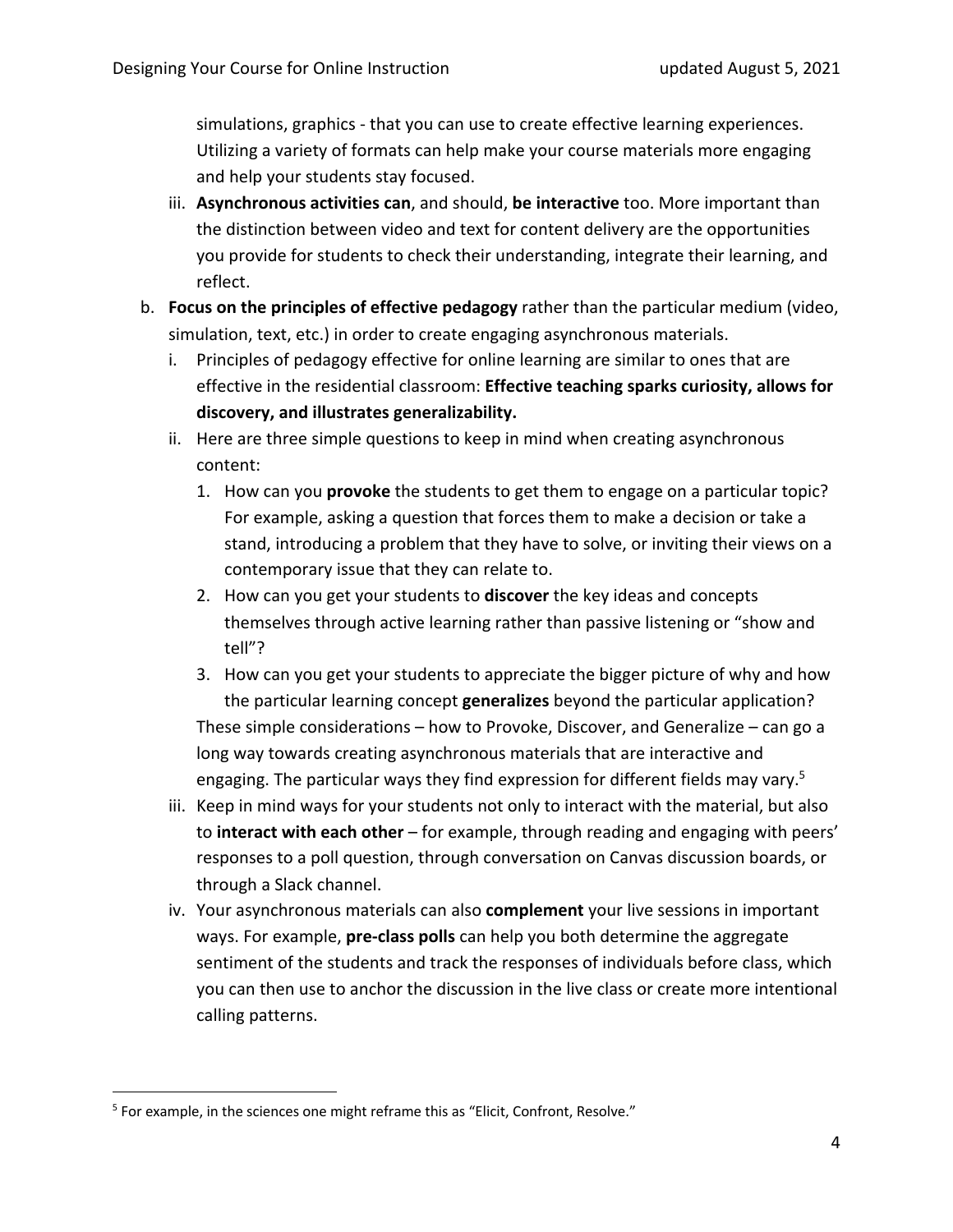- v. You can **engage with students in asynchronous ways** too for example, through online discussions or feedback via surveys.
- c. **Pedagogy > Tools.**
	- i. As a corollary to II.b, spend more time **grounding your course in good pedagogy** than using every technology, or mastering every online tool or feature, at your disposal.
	- ii. **Keep it simple**. Familiarizing yourself with a handful of important features of Zoom and Canvas can take you a long way. In addition, each new technology creates an additional burden for both teaching staff and students.
	- iii. Think first about what you're trying to accomplish your learning objectives and what capabilities you need to deliver an effective online experience. Then see whether it can be done with existing tools before adding new ones.

#### **III. Additional tips**

- a. **Experts are one click away**. You can rely more easily on outside experts when creating both asynchronous and synchronous learning experiences for your students.
	- i. In the online world, everyone is **one click away**. Therefore consider ways to create opportunities for your students to benefit from the resulting possibilities.<sup>6</sup>
	- ii. Experts can **complement** your own wisdom and knowledge in helpful ways for the students. Seeking out guests with varied backgrounds can expose your students to new ideas and more **diverse** experiences and viewpoints.
	- iii. Here again, interactivity is important. Your role in moderating conversations with the speakers, or between the speakers and your students, will be central. Avoid lecture formats.
- b. **Assessments can be learning experiences too**.
	- i. Assessments don't need to focus solely on the ability to remember or understand.
	- ii. Have a mix of (relatively frequent) low-stakes and high-stakes assessments. Lowstakes and even zero-stakes assessments can give teaching staff good indicators of student comprehension and engagement and be a less stressful way for students to gauge their own learning.
- c. **Consider content reusability** (beyond a semester).
	- i. Nearly every University and School around the world is engaged in remote teaching of some kind this coming semester/year. As you create asynchronous materials,

<sup>&</sup>lt;sup>6</sup> As one notable example, the Economics 10 course at Harvard College expanded its list of guest speakers during the remote spring semester to include: a former Chair of the Federal Reserve System, two former Secretaries of the Treasury, two former Chief Economists at the IMF, one former Chair of the Council of Economic Advisers, and one former Chief Economist at the Treasury Department. As the lead faculty noted, "out-of-town participation would have been impossible without Zoom."